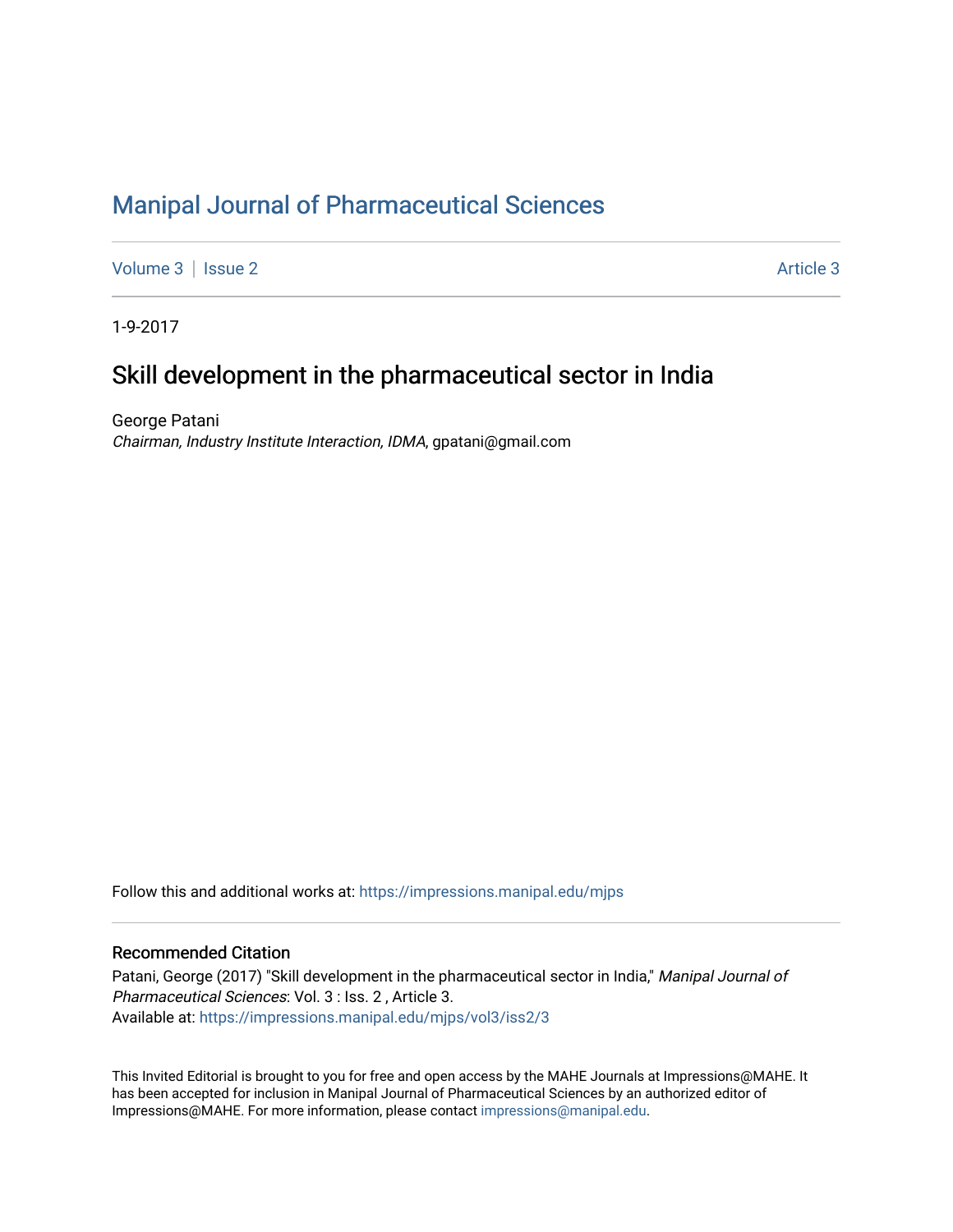### Patani G: Skill development in the pharmaceutical sector in India Invited Editorial

# **Skill development in the pharmaceutical sector in India**

### **George Patani**

### Email: gpatani@gmail.com

In the recent past, the Indian pharmaceutical industry has been changing rapidly, as a result of globalization and the large dependence on the Indian industry for the supply of quality pharmaceutical products. To ensure its continued success, Indian pharmaceutical corporations will need to introduce quality specialty products, for which they will require more skilled and qualified man power. The emphasis of the current Indian government on the development of skills across all industry sectors is well thought and is a logical extension of its "Make in India" program. We are all well aware that there exists a gap between academia and industry and the Human Resource Department of every industrial organization, including those in the pharmaceutical industry, desires graduates who are more knowledgeable about the needs of the industry and trained to serve these needs. Academia in India, as compared to the developed nations, lags behind the industry with regards to current manufacturing trends, innovation and research. We acknowledge that there exists a need to bridge this gap and numerous efforts have been made to reduce the differences between reality and that what is desired. In view of the multi-dimensional skills involved in the operation of a pharmaceutical company, a multifaceted approach must be used to ensure skill up gradation of personnel involved in all functions of putting a product into the market.

Until 2015, eleven NIPERs were approved and in 2016 the Government of India has approved three more NIPERs in Chhattisgarh, Maharashtra

#### **George Patani**

Published by Impressions@MAHE, 2022

*Chairman, Industry Institute Interaction, IDMA*

and Rajasthan. Considering the large number of government and private pharmacy colleges in India, one of the approaches of bridging the gap, between academia and industry is by ensuring that the Bachelor of Pharmacy and Master of Pharmacy curriculums in these institutions are current and relevant. The role of the Pharmacy Council of India in updating the syllabus of the BPharm program is noteworthy. However, in view of the long interval between the previous revisions, it may be a good suggestion to have a core curriculum, which is uniform across the country and flexibility may be granted to progressive academic institutions to offer additional electives that are now required in the functional working of the pharmaceutical industry. Some of the developments that have provided opportunities for the introduction of new disciplines of study are enumerated here. New concepts in pharmaceutical production such as continuous manufacturing processes and process analytical technologies offer interesting new areas for specialization. In the area of Quality Assurance students must be exposed to systems, commonly used in pharmaceutical quality management, such as Deviation Management, Change Control Procedures, OOS etc., early in their careers, to enable them to adapt quickly once they start their careers in the industry. Apart from the knowledge of Schedule M, 21 CFR, ICH Q7 and other international regulatory requirements, students must be trained with language and interpersonal skills to prepare them to interact with international regulators and auditors. While traditional pharmaceutical jurisprudence has been a subject in the curriculum since long, students must be sensitized to Trademark and Patent laws, the Drug Price Control Order 2013 and the Uniform

**How to cite this article:** Patani G. Skill development in the pharmaceutical sector in India. *MJPS* 2017; 3(2): 4-5.